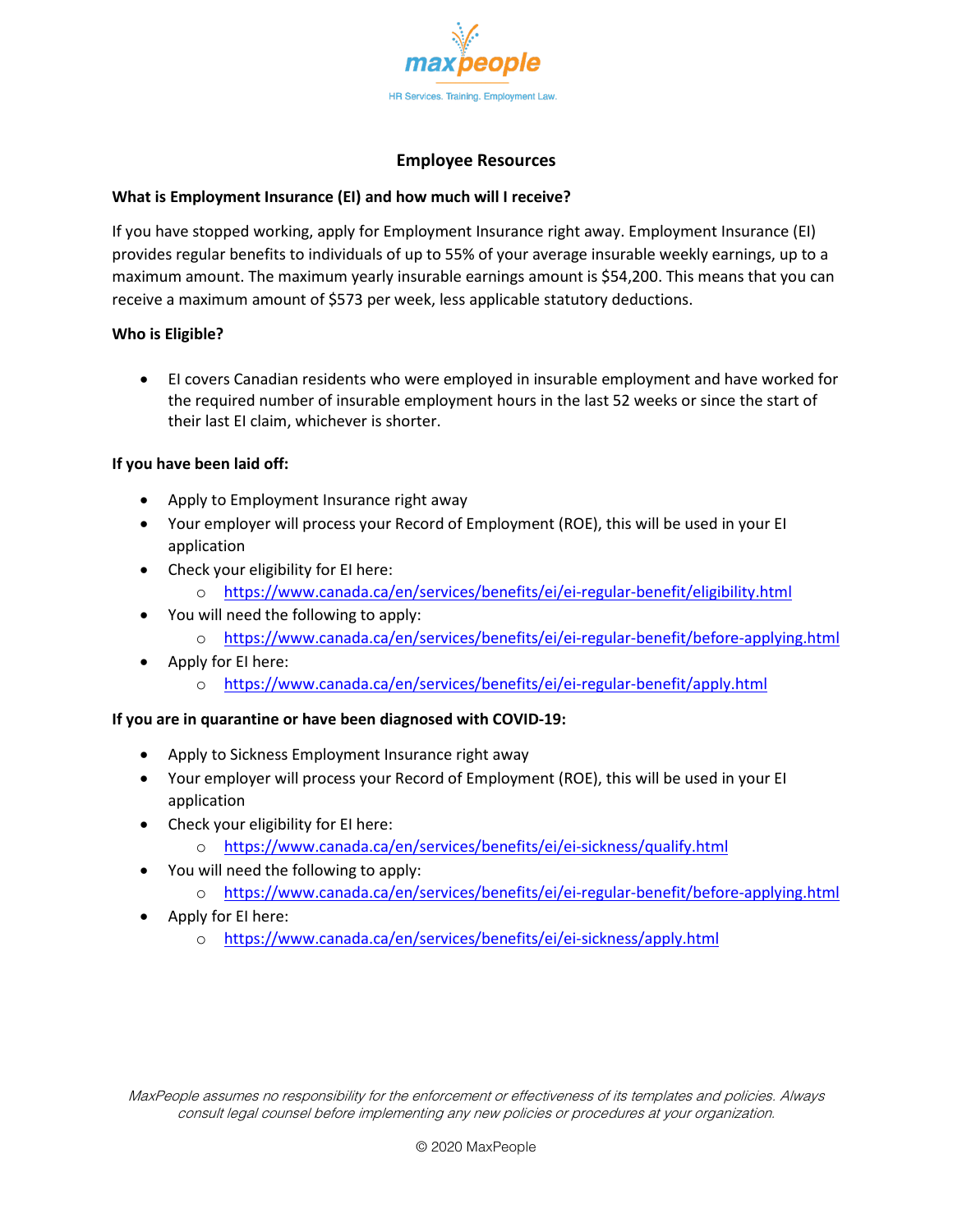

# **Canada Emergency Response Benefit (CERB)**

# **What is the Canada Emergency Response Benefit (CERB)?**

- o [Bill C-13, COVID-19 Emergency Response Act,](https://www.parl.ca/DocumentViewer/en/43-1/bill/C-13/royal-assent#ID0E0VC0AA) introduces the **Canada Emergency Response Benefit** (the "CERB").
- The CERB gives working people who cease working and stop receiving income because of COVID-19 disruptions for at least fourteen (14) days a monthly payment of \$2000.
- The CERB will temporarily replace all new applications for Employment Insurance ("EI") applications related to COVID-19.

# **Who is Eligible?**

- The CERB covers Canadian residents who have **(1) stopped working** and **(2) lost their income** for at least fourteen (14) consecutive days in a four (4) week period because of COVID-19.
- Any resident of Canada who is 15 years old or older, and who, for 2019 or in the 12-month period preceding the day on which they make an application has a total income of at least \$5,000 from:
	- o employment; or
	- o self-employment;
	- o EI maternity benefits; or
	- o EI parental benefits.
- You are eligible for the CERB if due to COVID-19 you have:
	- o lost your job;
	- $\circ$  are sick, quarantined or taking care of someone who is sick with COVID-19;
	- $\circ$  are a working parent who is staying home without pay to care for children who are sick or at home because of school and daycare closures;
	- $\circ$  are employed but are not receiving income because of disruptions to your work situation; or
	- $\circ$  while not ordinarily eligible for EI (i.e. wage earners, contract workers and self-employed) have lost income because of COVID-19.

# **When Will This Occur?**

- The CERB will be in place, retroactively from March 15, 2020, until October 3, 2020.
- However, the program will not commence until April 6.
	- $\circ$  One can expect to receive their CERB payments within ten (10) days of application beginning after April 6;
	- $\circ$  Entitlement to the CERB only begins fourteen (14) days after your employer stopped paying you; and
	- o There is no one-week waiting period "deductible" like regular EI.

MaxPeople assumes no responsibility for the enforcement or effectiveness of its templates and policies. Always consult legal counsel before implementing any new policies or procedures at your organization.